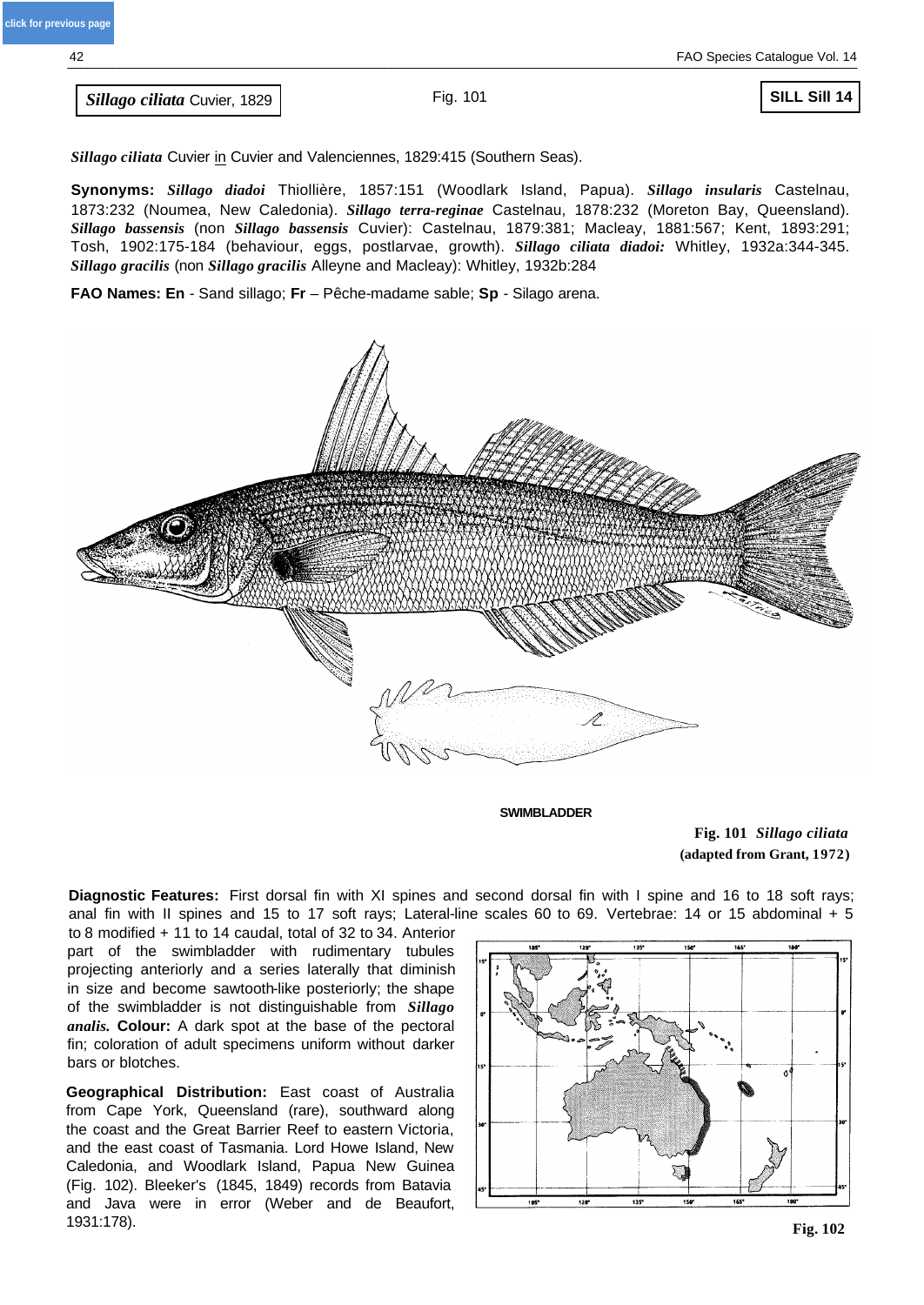**Habitat and Biology:** *Sillago ciliata* is an onshore species occurring on coastal beaches, sandbars and surf zones as well as open bays, estuaries and coastal lakes; occasional specimens have been taken in offshore waters to 40 m during winter. Sand whiting enter estuaries and penetrate far upstream to the tidal limits of rivers and creeks where juveniles and adolescent fish may be abundant. The adults congregate around the mouths of estuaries, bars, and spits, in depths down to 5 m. Tosh (1902) described the egg and larval development and gives the spawning period as September to February. Burchmore et al. (1988) reported peak reproductive condition in February, with high levels in December. Tosh also describes the habits of this species and mentions "Soon after the beginning of the spawning season young whiting of 10 mm and over can be observed swimming actively in small droves of from 10 to 20 on sand flats and beaches. They move up and down with the tide, swimming in very shallow water. As they grow older they keep further from the shore. The whiting may be said to live almost exclusively on sandy ground. The adults appear to be gregarious only at spawning time." Dredge (1976) found juveniles inhabited shallow areas with some seagrass. Burchmore et al. (1988) proposed that the *Zostera* areas are important habitats for juveniles of this species in Botany Bay. Motion (1985) found that recaptured tagged *S. ciliata* were taken within 15 km of their release site during the spawning season. *S. ciliata* feeds mostly on polychaetes (61%) and crustaceans (37%) in Botany Bay (Burchmore et al., 1988).

#### **Size:** To 51 cm total length.

**Interest to Fisheries:** A very important commercial species and an esteemed angling fish weighing up to 1.25 kg. In southeast Queensland the fishery operates from August to February when schools form, presumably to spawn, as most fish are in a spawning or near spawning condition (Dredge, 1976; Morton, 1982). Beach seines and tunnel-nets are employed by commercial fishermen. The fish are marketed fresh. Research is underway on aquaculture for this species.

**Local Names:** AUSTRALIA: Sand whiting, Bluenose whiting, Summer whiting.

**Literature:** Valenciennes (1839:13, fig. 2); Günther (1860:245, 1880:42, Cape York); Jouan (1861:272, New Caledonia); Gill (1862a:504); Kner (1865:127-128); Steindachner (1866:443-444); Schmeltz (1869:16, 1879:44); Castelnau (1875:16); Alleyne and Macleay (1877:279, Cape York, abundant); Klunzinger (1879:369, description); Macleay (1881:202); Tenison-Woods (1882:65, pl. 24); Ogilby (1886:31); McCoy (1890:229, pl. 182, Victoria, rare); Cohen (1892:17); Kent (1893:292, 370, pl. 45, fig. 2); Waite (1901:47, 1904:206, Lord Howe Is.); Stead (1906a:574-576, distinguished from *S.flindersi,* 1908b:63, pl. 33); McCulloch (1911:62, references), 1921:60, sandy bottoms, 1927:50); Cockerell (1915:41-42, scale, 45 cm, 22 years); Fowler (1928a:253, 1933:428-430, 1953:15); Starks (1926:253, osteology, ethmoid region); Weber and de Beaufort (1931:171, 178); Whitley (1932a:344-345, 1955:331, 51 cm, 1964:43); Hardenberg (1941:228, *S. analis?);*  Cleland (1947:215-228, biology, fishery); Roughley (1951:46-48, pl. 15, biology); Legand (1952, growth, New Caledonia); Munro (1945, larvae, 1958:178, New Guinea, 1967:346, New Guinea); Parrott (1959:201, eggs float); Woodland and Slack-Smith (1963:32, Heron Island); Marshall (1964:170, biology); Grant (1965:84, 1972:243); Lanzing (1967:242, saccus vasculosus); Lanzing and Hynd (1967:177-178, age, OTC); Dredge (1976, biology); Weng (1983, juveniles, 1986, spatial distribution); McKay (1985:15-17, figs); Morton (1985a, reproduction, 1985b: 19-23, tagging); Hutchins and Swainston(1986:col. pl.268); Goodall et al. (1987, gonads); Burchmore et al. (1988, biology); Goodall et al. (1989, spermatozoa).

**Remarks:** *Sillago ciliata* and *Sillago analis* are sibling species that can be separated by colour and in most cases, lateral-line scale counts.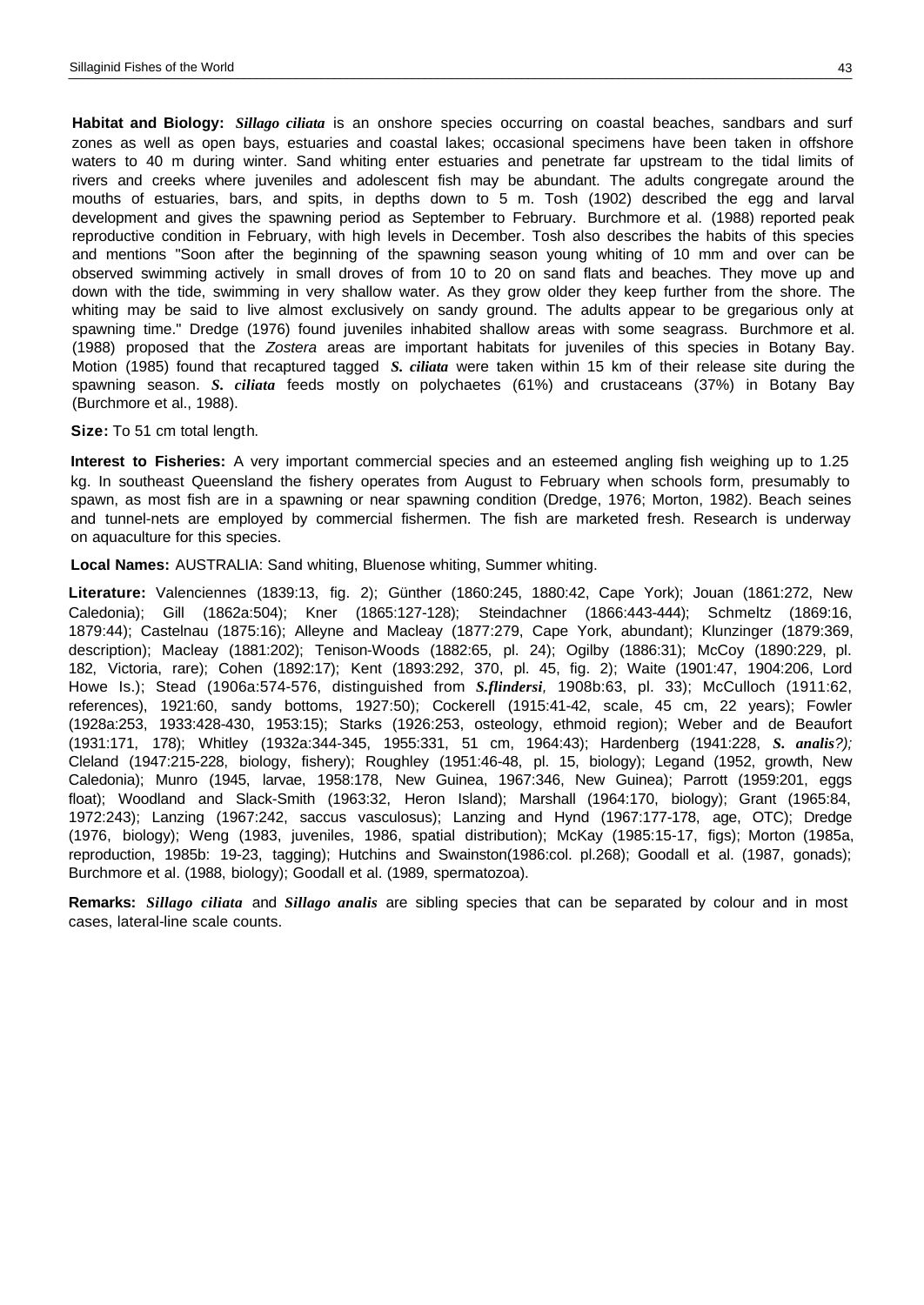*Sillago flindersi* McKay, 1985

Fig. 103

*Sillago (Parasillago) bassensis flindersi* McKay, 1985:29-30, figs 91-L, 14K, 15 (New South Wales).

**Synonyms:** *Sillago bassensis:* Cohen, 1892:17; Stead, 1906a:574-576, 1906b:111, 1908b:65, pl. 35; McCulloch, 1911:61 (part), 1921:61, pl. 21; Fowler, 1933:422-423 (part); Roughley, 1951:48-49 (part, offshore fishery); Parrott, 1959:201; Scott, 1962; 187; Marshall, 1964:170; Whitley, 1964:43; Grant, 1965:87,1972:247; Last et al., 1983:357-358 (Tasmania). *Sillago maculata* (non *Sillago maculata* Quoy and Gaimard): Castelnau, 1872:94; Waite, 1899:109 (29-151 m, spawning?). *Sillago ciliata* (non *Sillago ciliata* Cuvier): Johnston, 1883:80,116,1891:25, 33.

**FAO Names: En** - Flinders' sillago; **Fr** - Pêche-madame peren; **Sp** -Silago de Flinders.



**SWIMBLADDER**

# **Fig. 103** *Sillago flindersi*  **(adapted from Hutchins and Swainston, 1986)**

**Diagnostic Features:** First dorsal fin with XI spines and second dorsal fin with I spine and 16 to 18 soft rays; anal fin with II spines and 18 to 20 soft rays. Lateral-line scales 65 to 69. Vertebrae: 13 abdominal + 9 to 11 modified + 9 to 11 caudal, total of 32 to 34. **Colour:** No dark spot at the base of the pectoral fin; a series of oblique rusty brown bars on back and upper sides, with a longitudinal row of rusty brown blotches along the midlateral silver stripe; coloration is very similar to *S. bassensis* but the oblique bars are wider, more regular and without the appearance effused dots or spots; the midlateral blotches are absent in *S. bassensis.*

**Geographical Distribution:** Southern Queensland southward to Anxious Bay, South Australia, and the east coast of Tasmania (Fig. 104).

**Habitat and Biology:** An offshore species not known in southern Queensland until the development of offshore prawn trawling (Grant, 1965). The adults move offshore and are taken by bottom trawl to depths of 180 m. Juveniles congregate in shallow water where they may be taken by line in large quantities. They are not reported from estuarine waters. Within Botany Bay the juveniles consume mostly copepods and the larger fish (11 to 20 cm) eat mainly *Callianassa* and amphipods. The overall diet is mostly crustaceans (75%), principally amphipods (18%), decapods (18%), mysidaceans (15%) and copepods (13%). Polychaetes make up only 14% of the total diet (Burchmore et al., 1988). This species spawns during October to March in southern New South Wales, but spawns in winter in southeast Queensland and northern New South Wales.



**Fig. 104**

**Size:** To 33 cm standard length.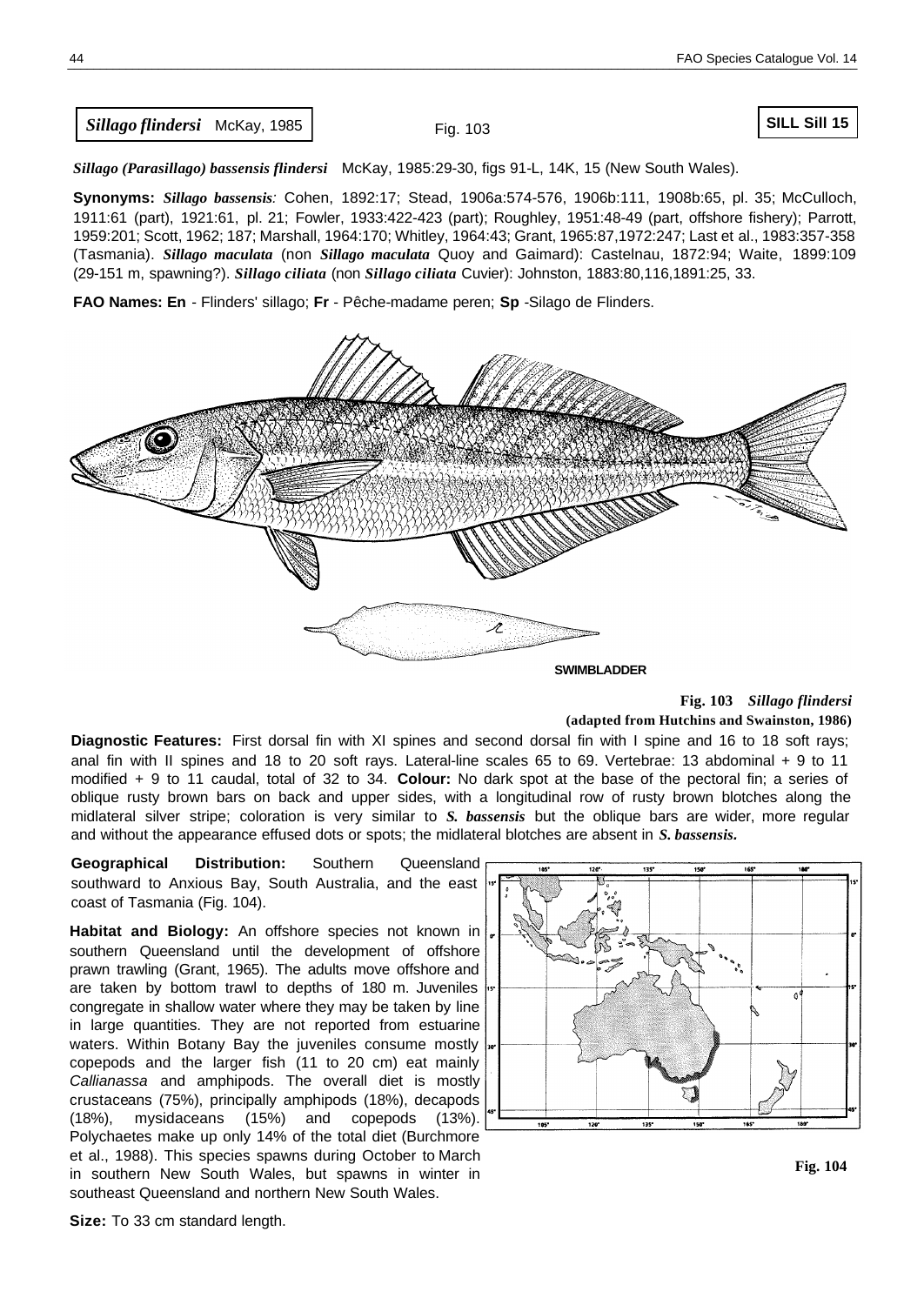**Interest to Fisheries:** An important export market has developed for this species (Table 3). Danish seine vessels working in eastern Victoria and southeastern Tasmania obtain large catches. This species is an important bycatch of the prawn trawlers operating in northern New South Wales. The grounds off Lakes Entrance, Victoria, and lluka, northern New South Wales have produced the bulk of the catch exported frozen to Japan in recent years. In 1985 to 86 the value of exports exceeded \$A 2.5 million (Dixon et al., 1987).

**Local Names:** AUSTRALIA: Eastern school whiting, Bass Strait whiting, Spotted whiting, Redspot whiting.

**Literature:** Hutchins and Swainston (1986:col. pl. 265).

**Remarks:** McKay (1985) described this species as a subspecies of *S. bassensis* since, at that time, the two populations were known from allopatric populations. Further collecting in Bass Strait showed the species to overlap in distribution, and electrophoresis conducted by Dixon et al. (1987) confirmed that the two populations were valid species as McKay (1985) had suggested.

| Year    | <b>Tonnes</b> | Value \$A |
|---------|---------------|-----------|
| 1980-81 | 777           | 878,000   |
| 1981-82 | 1.499         | 1,855,000 |
| 1982-83 | 1,253         | 1,763,000 |
| 1983-84 | 1.091         | 1,173,000 |
| 1984-85 | 1.042         | 1,396,000 |

**Table 3: Australian sillago exports of** *S.flindersi* **for years 1980-1986.**

Source: Australian Fisheries: Dixon et al. 1987:5.

*Sillago indica* McKay, Dutt and Sujatha, 1985

Fig. 105

```
SILL Sill 16
```
*Sillago* **(***Parasillago***)** *indica* McKay, Dutt and Sujatha, 1985:38-39, fig. 5E (India).

**Synonyms:** *Sillabo parvisquamis* (non *Sillabo parvisquamis* Gill): Dutt and Sujatha, 1980:372-374.

**FAO Names: En** - Indian sillago; **Fr** - Pêche-madame indien; **Sp** - Silago indio.

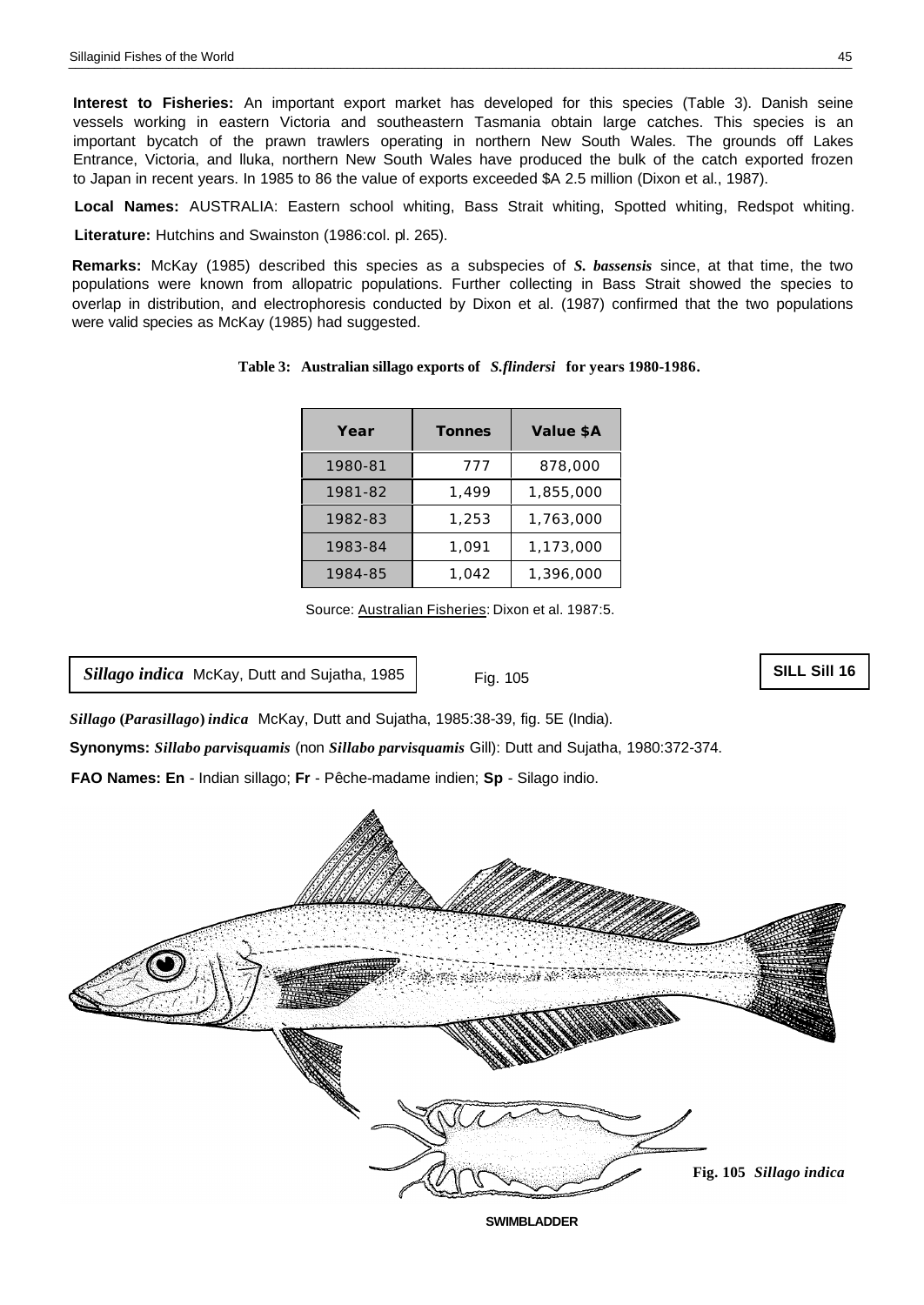**Diagnostic Features:** First dorsal fin with XI spines and second dorsal fin with I spine and 21 or 22 soft rays; anal fin with II spines and 22 or 23 soft rays. Lateral-line scales 68 to 70. Vertebrae: 3 modified, total of 34. Swimbladder with bifurcate anterior extension, anterolateral extensions recurved and extend to ventral duct, posterior extension single. **Colour:** A dark stripe on sides sometimes broken into blotches; body light tan with a dark brown to blackish stripe commencing behind the upper part of the opercle and curving down below the lateral line for approximately two-thirds its length, and then continuing slightly below or on the lateral line to

hypural flexure as a more or less broken band or as distinct elongate spots or blotches; head and cheeks with fine black dots; belly and lower sides may be densely dotted, almost blackish; interspinous membranes of first dorsal fin with very numerous black dots; interradial membranes of second dorsal and anal fin dusted with black dots, most concentrated immediately before each ray; caudal dusted with black, lower lobe may be blackish.

**Geographical Distribution:** East and west coasts of India (Fig. 106).

**Habitat and Biology:** Inshore coastal waters. Inhabits probably depths from 0 to 30 m.

**Size:** To 17 cm standard length, possibly longer.

**Interest to Fisheries:** Taken by driftnet, shore seine, cast net and by minitrawlers (Dutt and Sujatha, 1980).

#### **Local Names:**

**Remarks:** Generally confused with other sillaginids in commercial catches.



**Fig. 106**

**SILL Sill 17**

## *Sillago ingenuua* McKay, 1985

Fig. 107

*Sillago (Parasillago) ingenuua* McKay, 1985:44, fig. 8C, 14P (Thailand and Torres Straits, Queensland).

**Synonyms:** *Sillago argentifasciata* (non *Sillago argentifasciata* Martin and Montalban): Shao and Chang, 1978:9, 1979:695-705; Dutt and Sujatha, 1980:371-375.

**FAO Names: En** - Bay sillago; **Fr** - Pêche-madame halanda; **Sp** - Silago de bahia.



**SWIMBLADDER**

**Fig. 107** *Sillago ingenuua*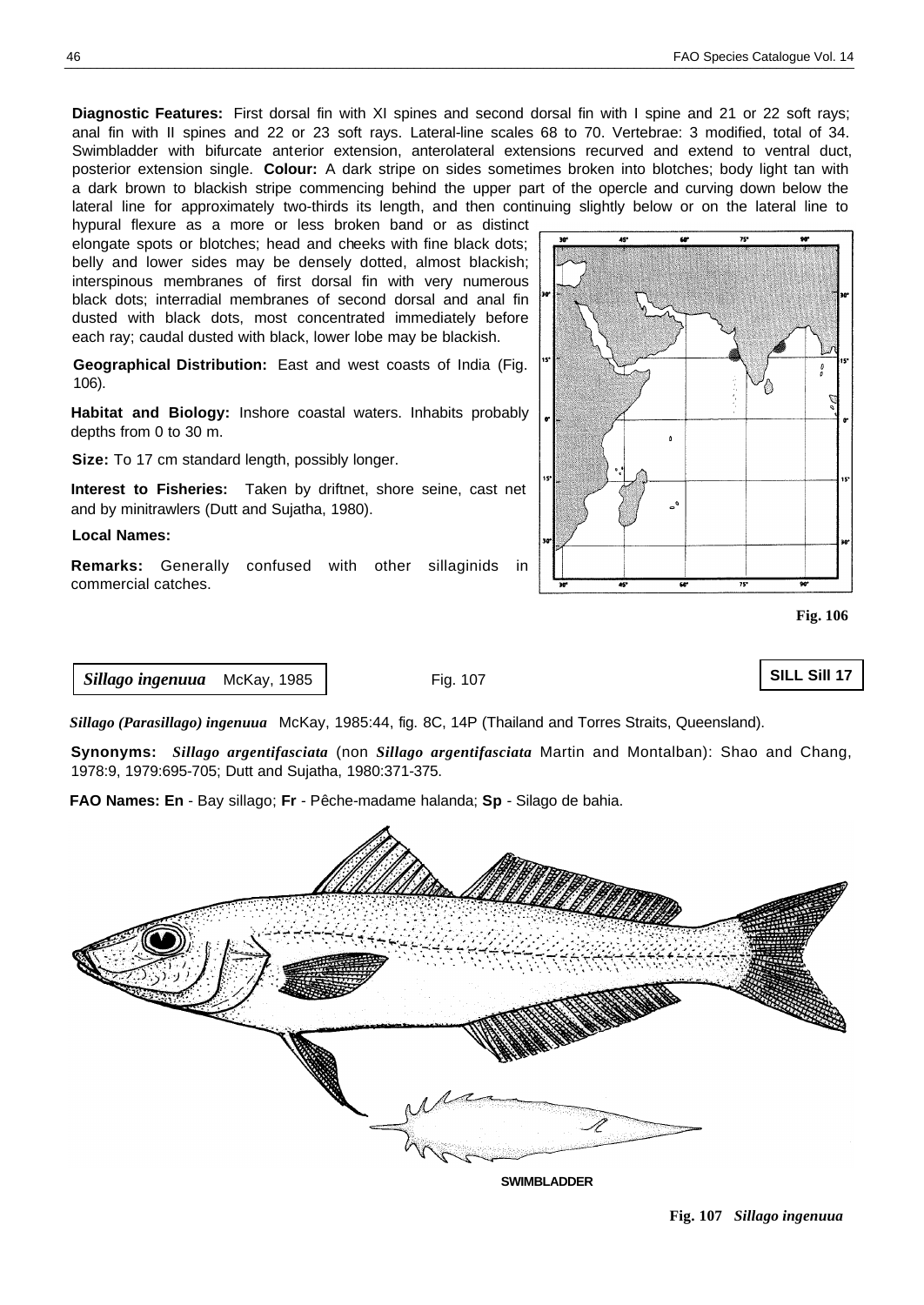**Diagnostic Features:** First dorsal fin with XI spines (last spine very short) and second dorsal fin with I spine and 17 soft rays; anal fin with II spines and 17 soft rays. Lateral-line scales 66 to 70; cheek scales ctenoid. Vertebrae: 13 abdominal + 9 to 11 modified + 9 to 11 caudal, total of 33. Swimbladder with a short median anterior extension and about 5 small, pointed anterolateral projections (Fig. 103). **Colour:** No black spot on pectoral base; no wide distinct silvery lateral band; peritoneum of *S. ingenuua* is black-brown.

**Geographical Distribution:** Known from the Gulf of Thailand, Taiwan, northern Australia from Shark Bay around the northern coast to Adolphus Passage, northeastern Queensland and India (Fig. 108).

**Habitat and Biology:** Inshore coastal waters. Known from depths between 20 and 50 m.

**Size:** To 20 cm standard length.

**Interest to Fisheries:** Marketed fresh throughout its range. This species has been taken by trawlers operating on the northwest shelf of Western Australia and occurs southward to Shark Bay. This species is very commonly trawled near Torres Straits.

**Local Names:** AUSTRALIA: Bay whiting.

**Literature:** Gloerfelt-Tarp and Kailola (1984:150 *Sillago* sp. 3); Shao et al. (1986:147-148).

**Remarks:** Possibly more widely distributed than indicated above.



**Fig. 108**

*Sillago intermedius* Wongratana, 1977

Fig. 109

**SILL Sill 18**

*Sillago intermedius* Wongratana, 1977:257-262 (East coast, Gulf of Thailand).

**Synonyms:** *Sillago maculata* (non *Sillago maculata* Quoy and Gaimard): Dutt and Sujatha, 1980:372-4.

**FAO Names: En** - Intermediate sillago; **Fr** - Pêche-madame murda; **Sp** - Silago intermedio.



**SWIMBLADDER**

**Fig. 109** *Sillago intermedius*  **(adapted from Wongratana, 1977)**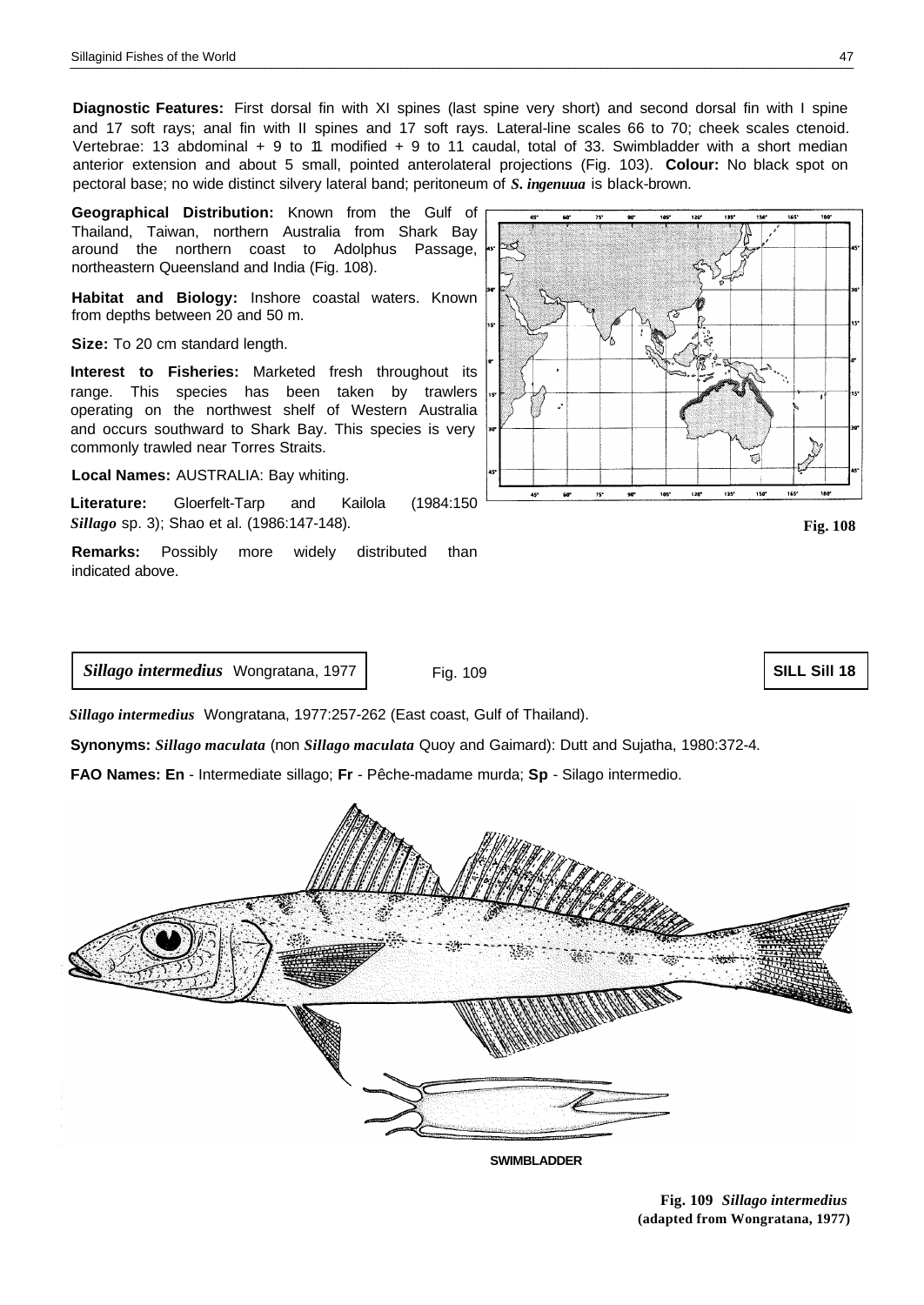**Diagnostic Features:** First dorsal fin with XI spines and second dorsal fin with I spine and 21 or 22 soft rays; anal fin with II spines and 21 or 22 soft rays. Lateral-line scales 67 to 70. Vertebrae: 14 abdominal+ 5 modified + 15 caudal, total of 34. Two posterior extensions to the swimbladder; anterior margin with two divergent blind tubes that extend to the basioccipital above the auditory capsule; an anterolateral extension on each side, each sending a blind tubule anteriorly and then curving posteriorly along the abdominal wall as a simple tube to terminate just posterior to the duct-like process. **Colour:** Sides of body just below lateral line with a longitudinal row of dusky black spots, and a series of saddle-like dusky black blotches.

**Geographical Distribution:** Thailand and India (Fig. 110).

**Habitat and Biology:** An inshore species on open silty bottom, at 0 to 10 m depths.

**Size:** To 20 cm standard length.

**Interest to Fisheries:** Taken locally and marketed fresh.

### **Local Names:**

**Remarks:** *Sillago intermedius* is similar to *S. sihama* but may be distinguished by the coloration and the simple lateral tubular extensions of the swimbladder.



**Fig. 110**

*Sillago japonica* Temminck and Schlegel, 1843

Fig. 111

**SILL Sill 19**

*Sillago japonica* Temminck and Schlegel, 1843:23, 24, pl. 10, fig. 1 (Japan).

**Synonyms:** *Sillago sihama* (non *Sillago sihama* Forsskål): Steindachner and Döderlein, 1885:192; Nogusa, 1951:153-155, 1960:26; Ueno and Fujita, 1954:118-120, fig. 1; Okada, 1955:256; Hotta, 1961:62, pl. 33, fig. 99; Takahashi, 1962:24, pl. 57; Kawanabe et al., 1968:54; Kakuda, 1970 (ecology and fishery); Kawamura et al., 1975:797 (burrowing behaviour); Hiramoto, 1976 (artificial spawning).

**FAO Names: En** - Japanese sillago; **Fr** - Pêche-madame japonais; **Sp** - Silago japones.



**Fig. 111** *Sillago japonica*  **(adapted from Bleeker, 1877)**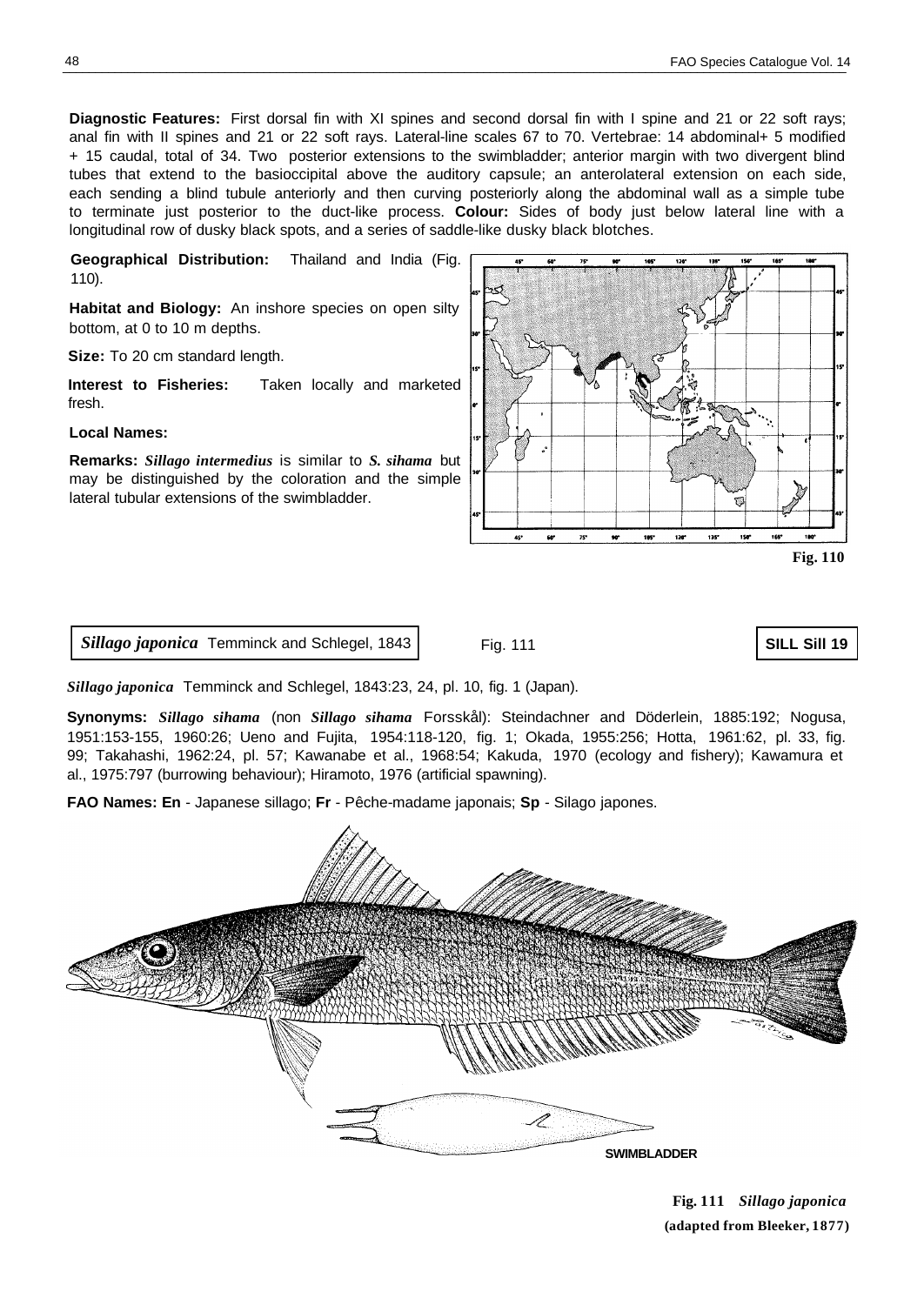<span id="page-7-0"></span>**Diagnostic Features:** First dorsal fin with XI spines and second dorsal fin with I spine and 21 to 23 soft rays; anal fin with II spines and 22 to 24 soft rays. Lateral-line scales 70 to 73. Vertebrae: 14 abdominal + 8 or 9 modified (overlapping posterior extension of swimbladder) + 12 or 13 caudal, total of 35. Swimbladder with anterior projecting extensions and a single posterior extension. **Colour:** Body greenish grey above, the dorsal

part of the head being the darker, and whitish below; first and second dorsal fin mostly hyaline, the membrane between the first and second and the second and third dorsal-fin spines having minute dark brown dots; margins of dorsal fins with a few dark brown spots; anal and ventral fins hyaline; pectoral fins hyaline with the upper margin and base dark greenish; caudal whitish with dark margins.

**Geographical Distribution:** Japan, Korea, China and Taiwan. Possibly to the Philippines (Masuda et al., 1984) (Fig. 112).

**Habitat and Biology:** The common whiting of Japan, occurring in bays on shallow sandy flats, in depths between 0 and 30 m.

**Size:** To 22 cm standard length.

**Interest to Fisheries:** An important inshore foodfish greatly esteemed for its delicate flavour. Now a subject of aquaculture.

**Local Names:** JAPAN: Shiro-gisu; TAIWAN: Chin-Sa-Suo.

**Literature:** Richardson (1846:223, Canton, China); Bleeker (1853:28, 1858:11, 1859:163, description, 1865:56, China, 1875:69-71, 1877, pl. 389, fig. 6, 1879:9); Günther (1860:244-245, 1880:66); Gill (1861:503-504); Steindachner and Döderlein (1885:192); Jordan and Snyder (1901:109, description, Yokohama, 1902:487); Smith and Pope (1906:478, Kochi); Jordan et al. (1913:187); Fowler and Bean (1922:69, description, Takao); Jordan and Hubbs (1925:248, Japan, localities); Reeves 1927:10); Mori (1928:6, Fusan, Korea); Fowler (1930b:654,1931b:302, Hong Kong, 1949:51, China, Korea, Taiwan, localities); Weber and de Beaufort (1931:170, 173-174, description); Herre (1945:118,1953:478 many localities); Boeseman (1947:38); Tomiyama and Abe (1958:1171-1176, pl. 229, fig. 581, description, distribution); Munro (1958:178, New Guinea, misidentified?, 1967:347); Hotta (1961:62); Whitehead and Joysey (1967:139); Masuda et al. (1975, pl. 54C, **Fig. 112**

as *S. sihama);* Shao and Chang (1978:9, pl. 1, fig. 5 and pl. 2, fig. 5); Chen and Yu (1982, culture); Tsukashima et al. (1983, fry rearing); Kurahawa and Suzuki (1983, larval feeding); Masuda et al. (1984, pl. 134A, p. 151); Sano and Mochizuki (1984:145-146, fig. 1D, revision); McKay (1985:42-43, figs); Oozeki and Hirano (1985, temperature and development of eggs); Yu and Tung (1983, growth and culture, 1985, culture); Kashiwagi et al. (1987, egg size and hatching); Hirai, 1988, egg micropyle); Kobayashi et al. (1988, culture).

**Remarks:** This species was commonly misidentified as *Sillago sihama.*